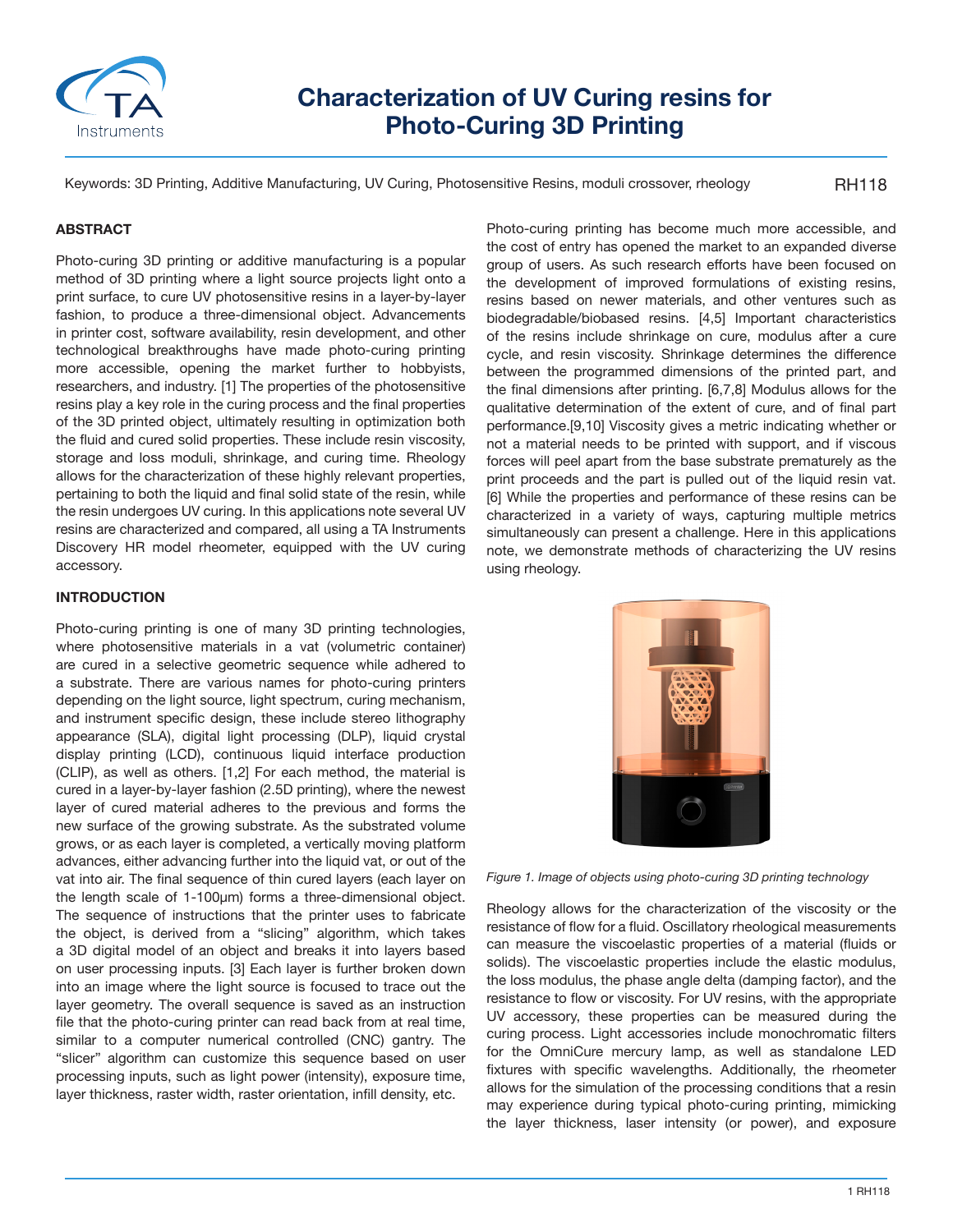time of a layer. This demonstrates the rapid characterization and comparison of various UV resin candidates that can be performed using a TA instruments Discovery HR rheometer (or an ARES-G2 rheometer).

## **EXPERIMENTAL**

Three UV photo-curing commercial resins (grey color) were used in this note, each sold at a different price point, and purchased online. Measurements were performed on a TA Instruments Discovery HR model rheometer with the light guide UV geometry. The light source was an OmniCure 2000 series equipped with a mercury lamp, with a spectral distribution of 320-500nm.

Initial flow sweep experiments were performed at shear rates of 0.01-100 s-1, to obtain viscosity as a function of shear rate for the three resins. Curing tests were performed using oscillatory time sweeps in fast sampling mode at 2 rad/s and 25 rad/s, axial force control was enabled at a setpoint of 0N, fast sampling mode allows for a sampling rate of twice the oscillatory frequency up to 25 rad/s. Samples were oscillated for a period of 30 seconds, and then were exposed to UV at a set intensity and time duration. Storage modulus, loss modulus, complex viscosity and gap were all monitored during curing as a function of time. The bottom plate geometry used was a 20mm disposable acrylic plate, which provides uniformly distributed light to the loaded sample. The top plate geometry was a 20mm aluminum disposable plate.



*Figure 2. (Left) Picture of TA Instruments HR-30 Rheometer equipped with the light guide UV geometry. (Upper Right) Image of the single wavelength LED UV fixture (available in multiple wavelengths). (Bottom Right) The OmniCure source unit provides a spectrum of wavelengths using a mercury*  lamp to the light guide fixture (available with optical filters for specific *wavelengths).*

# **RESULTS AND DISCUSSIONS**

## Comparison of Curing Resins

Viscosity of photo-curing UV resins plays a role in adhesion to the build plate in bottom-up photo-curing systems, where the light source is below the resin vat and the cured part is pulled up. As the material on the bottom of the vat is cured, and the moving platform is raised, viscous forces pull down on the part, allowing for the separation of the part from the build plate. This could be imagined as pulling a rod out of water versus out of tar. As such, the viscosity of the resins should be suitably low, or support material may have to be considered. Figure 3 features flow sweep experiment data, where viscosity is plotted as a function of shear rate for the three resins. Each is shear thinning and have viscosity values approximately spanning a decade. Variation in platform adhesion issues of a standard object using different resins may indicate a resin having too high of a viscosity, which can be identified here.



*Figure 3. Flow sweep experiment conducted at 24 °C from 0.01-100 s-1. Viscosity is plotted as a function of shear rate for the three resins.*

The final mechanical properties of cured parts are very important, as they relate to the applications and performance of the final printed part. Measuring the complex shear moduli of the materials as the cure proceeds allows for the comparison of resins cured with specific processing conditions (exposure intensity, exposure duration, layer thickness), and for the comparison of a resins final properties when subjected to changes in processing conditions. This indicates the relative amount of energy that is stored elastically or dissipated when the material is deformed with the linear viscoelastic region (LVR).

( $\frac{10^{11}}{10^{2}}$ <br>  $\frac{10^{11}}{10^{2}}$ <br>  $\frac{10^{11}}{10^{2}}$ <br>  $\frac{10^{11}}{10^{2}}$ <br>  $\frac{10^{11}}{10^{2}}$ <br>  $\frac{10^{11}}{10^{2}}$ <br>  $\frac{10^{11}}{10^{2}}$ <br>  $\frac{10^{11}}{10^{2}}$ <br>  $\frac{10^{11}}{10^{2}}$ <br>  $\frac{10^{11}}{10^{2}}$ <br>  $\frac{10^{11}}{10^{2}}$ <br>  $\frac{10^{11}}$ Figure 4 features data from on oscillatory time sweep experiment, where the storage and loss moduli are measured throughout a curing process for three different resins. Samples were loaded to a 100µm gap, and the 20 mW/cm<sup>2</sup> light source was activated 30 seconds into the experiment, for a total exposure time of 10 seconds, representative of conditions used in photo-curing. What can be observed is that after curing resin B has a significantly higher storage modulus than the other two resins, which have similar storage modulus magnitudes. The loss modulus of resin B is also the largest in magnitude of the three, with the three resins also all having considerably different loss modulus magnitudes after curing. This gives an indication of the resin that may produce the strongest parts.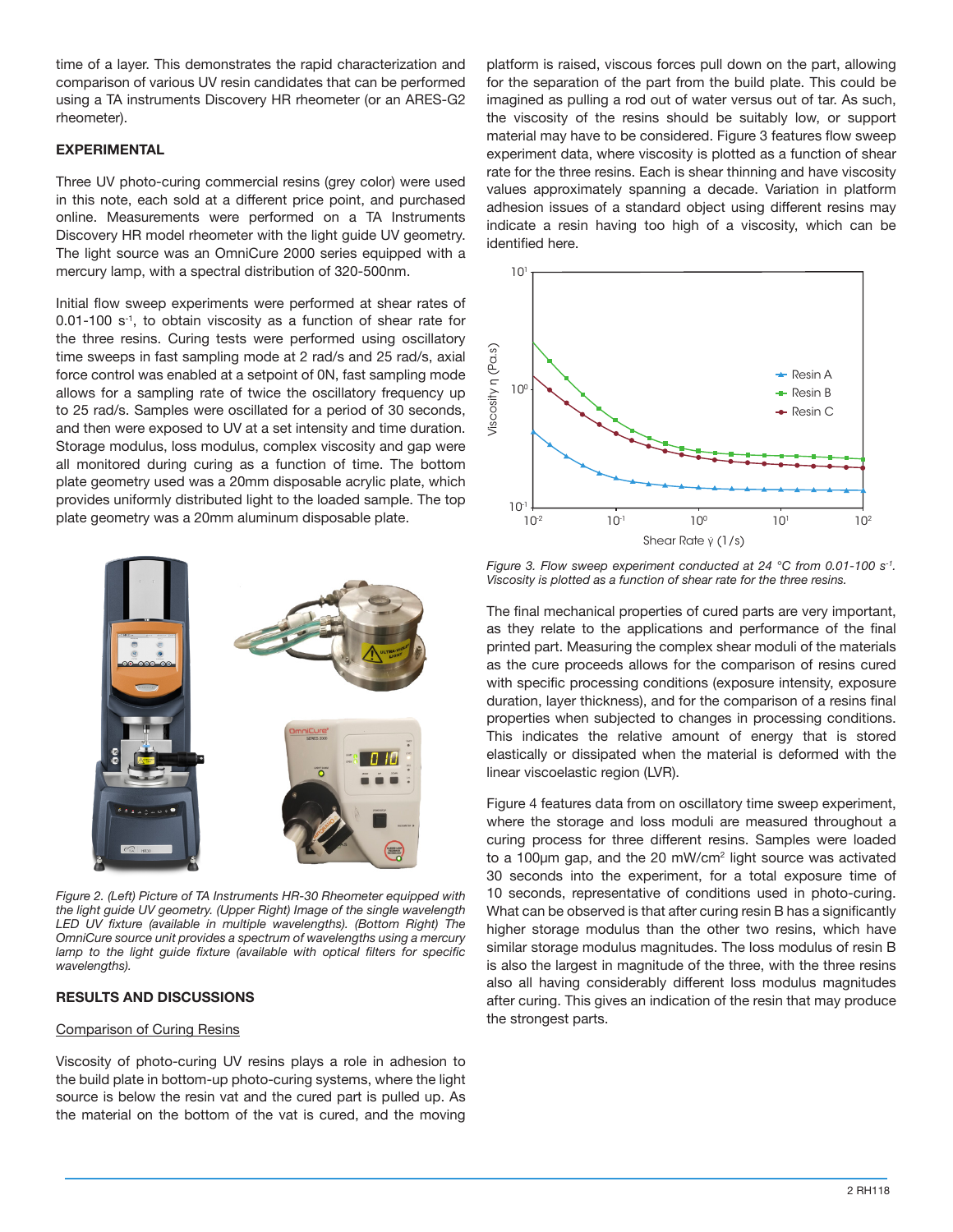

*Figure 4. Oscillatory time sweep experiment (fast sampling mode). Storage and loss moduli are plotted as a function of time for the three UV resins during the initial exposure to light. Fast sampling captures the rapid transition of storage modulus across four decades of magnitude in two seconds. The three resins have similar modulus before and after curing, but differ in reaction rate.*

Figure 5 features data from the same experiment as in Figure 4, however here the instrument gap is plotted as a function of time. In curing experiments, the axial force is set at zero and is maintained there by adjusting the gap, this allows for the determination of shrinkage percentage after curing, an important property for photo-curing printing. Between the start and the end of the three experiments, the gap is reduced between 8-9%, with a difference 0.5% of shrinkage between the three resins. For applications requiring tight tolerances, 0.5% difference in shrinkage between resins can be considerable.



*Figure 5. Same oscillatory time sweep experiment as in figure 4. Plate gap is plotted as a function of time for the three resins, with initial gap of 100µm. There is a 0.5% variation of shrinkage between each resin at the final measured point.*



*Figure 6. Oscillatory time sweep experiment (fast sampling mode). Storage and loss modulus are plotted as a function of time for a resin cured at different light intensities for a duration of 5 seconds, the oscillation frequency used was 2 rad/s. The blue curves are storage and loss modulus during an exposure intensity of 20 mW/cm<sup>2</sup> , the green is for 5 mW/cm<sup>2</sup> , and the purple for 1 mW/cm<sup>2</sup> . Differences in the extent of cure can be observed by the difference in the storage modulus magnitude at the end of the curing cycle.*

As an alternative to contrasting the properties of different resins, the rheometer UV accessory can be used to investigate the effect of various processing conditions on final properties. Figure 6 features data from three curing experiments on resin A, in one the sample was exposed to 20 mW/cm<sup>2</sup> light for 5 seconds after a 30 second delay, the other samples were exposed to 5 mW/cm<sup>2</sup> and 1 mW/cm<sup>2</sup> intensity light respectively. All samples were loaded at a gap size of 100µm and were subjected to an oscillation frequency of 2 rad/s. It can be clearly seen from the moduli curves, that the sample exposed to higher intensity light exhibits higher storage modulus than the other samples. The sample exposed to the lowest intensity light shows a gradual progression of curing, with the sample left only partially cured. The fast sampling mode is able to successfully capture the curing events here within two seconds and longer with high resolution. Experiments of this nature allow for the optimization of process parameters without going directly to trial-and-error printing.

Figure 7 features the same experiments performed as in figure 6, but here gap is plotted as a function of time. What is observed is that the sample subjected to the greatest light intensity, had the largest change in gap size (shrinkage). Likewise, the sample subjected to the lowest light intensity featured the lowest amount of dimensional change. This illustrates a method of optimizing between the extent of cure, and the desired dimensional tolerances of a cured resin.